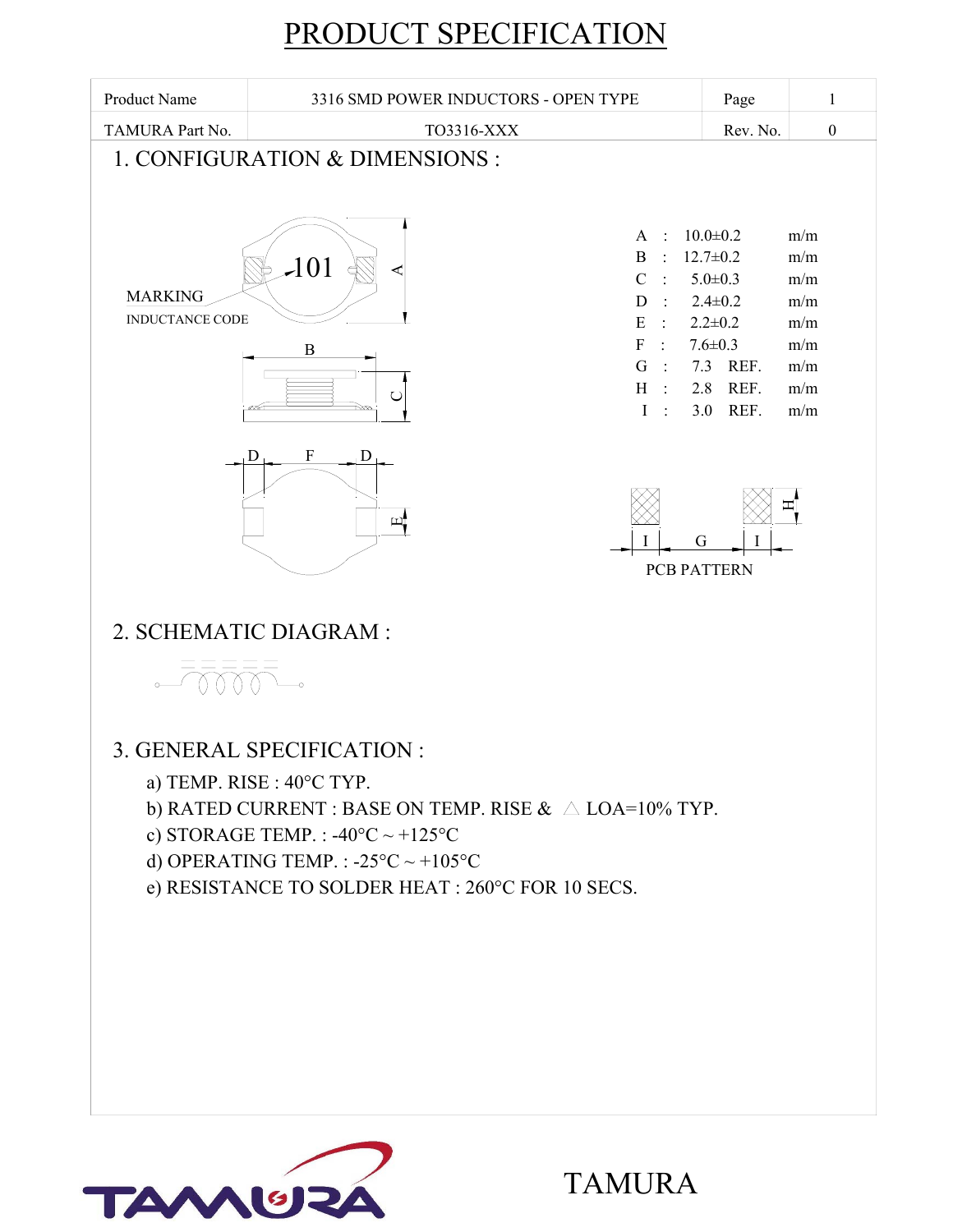| <b>Product Name</b>             | 3316 SMD POWER INDUCTORS - OPEN TYPE |           |                                      |                             | Page                        | $\overline{2}$    |
|---------------------------------|--------------------------------------|-----------|--------------------------------------|-----------------------------|-----------------------------|-------------------|
| TAMURA Part No.                 | TO3316-XXX                           |           |                                      |                             |                             | $\boldsymbol{0}$  |
| 4. ELECTRICAL CHARACTERISTICS : |                                      |           |                                      |                             |                             |                   |
| <b>TAMURA Part No.</b>          | <b>INDUCTANCE</b><br>$(\mu H)$       | Q<br>REF. | TEST FREQ. (HZ)<br>$\mathbf{L}$<br>Q | <b>SRF</b><br>(MHZ)<br>TYP. | RDC<br>(mOhm)<br><b>MAX</b> | <b>IDC</b><br>(A) |
| TO3316-1R0M                     | $1.0 \pm 20\%$                       | 50        | 100K                                 | 150.0                       | 9                           | 6.8               |
| TO3316-1R5M                     | $1.5 \pm 20\%$                       | 50        | 100K                                 | 100.0                       | 10                          | 6.4               |
| TO3316-2R2M                     | $2.2 \pm 20\%$                       | 45        | 100K                                 | 85.0                        | 12                          | 6.1               |
| TO3316-3R3M                     | $3.3 \pm 20\%$                       | 35        | 100K                                 | 60.0                        | 15                          | 5.4               |
| TO3316-4R7M                     | $4.7 \pm 20\%$                       | 35        | 100K                                 | 45.0                        | 18                          | 4.8               |
| TO3316-6R8M                     | $6.8 \pm 20\%$                       | 35        | 100K                                 | 35.0                        | 27                          | 4.4               |
| TO3316-100M                     | $10.0 \pm 20\%$                      | 30        | 100K                                 | 25.0                        | 38                          | 3.9               |
| TO3316-150M                     | $15.0 \pm 20\%$                      | 30        | 100K                                 | 20.0                        | 46                          | 3.1               |
| TO3316-220M                     | $22.0 \pm 20\%$                      | 25        | 100K                                 | 18.0                        | 85                          | 2.7               |
| TO3316-330M                     | $33.0 \pm 20\%$                      | 30        | 100K                                 | 14.0                        | 100                         | 2.1               |
| TO3316-470M                     | $47.0 \pm 20\%$                      | 20        | 100K                                 | 11.0                        | 140                         | 1.8               |
| TO3316-680M                     | $68.0 \pm 20\%$                      | 35        | 100K                                 | 10.0                        | 200                         | 1.5               |
| TO3316-101M                     | $100.0 \pm 20\%$                     | 40        | 100K                                 | 7.0                         | 280                         | 1.3               |
| TO3316-151M                     | $150.0 \pm 20\%$                     | 40        | 100K                                 | 6.5                         | 400                         | 1.0               |
| TO3316-221M                     | 220.0±20%                            | 40        | 100K                                 | 5.0                         | 610                         | 0.8               |
| TO3316-331M                     | 330.0±20%                            | 60        | 100K                                 | 4.0                         | 1020                        | 0.6               |
| TO3316-471M                     | 470.0±20%                            | 50        | 100K                                 | 3.0                         | 1270                        | 0.5               |
| TO3316-681M                     | 680.0±20%                            | 65        | 100K                                 | 2.5                         | 2020                        | 0.4               |
| TO3316-102M                     | $1000.0 \pm 20\%$                    | 60        | 100K                                 | 2.0                         | 3000                        | 0.3               |

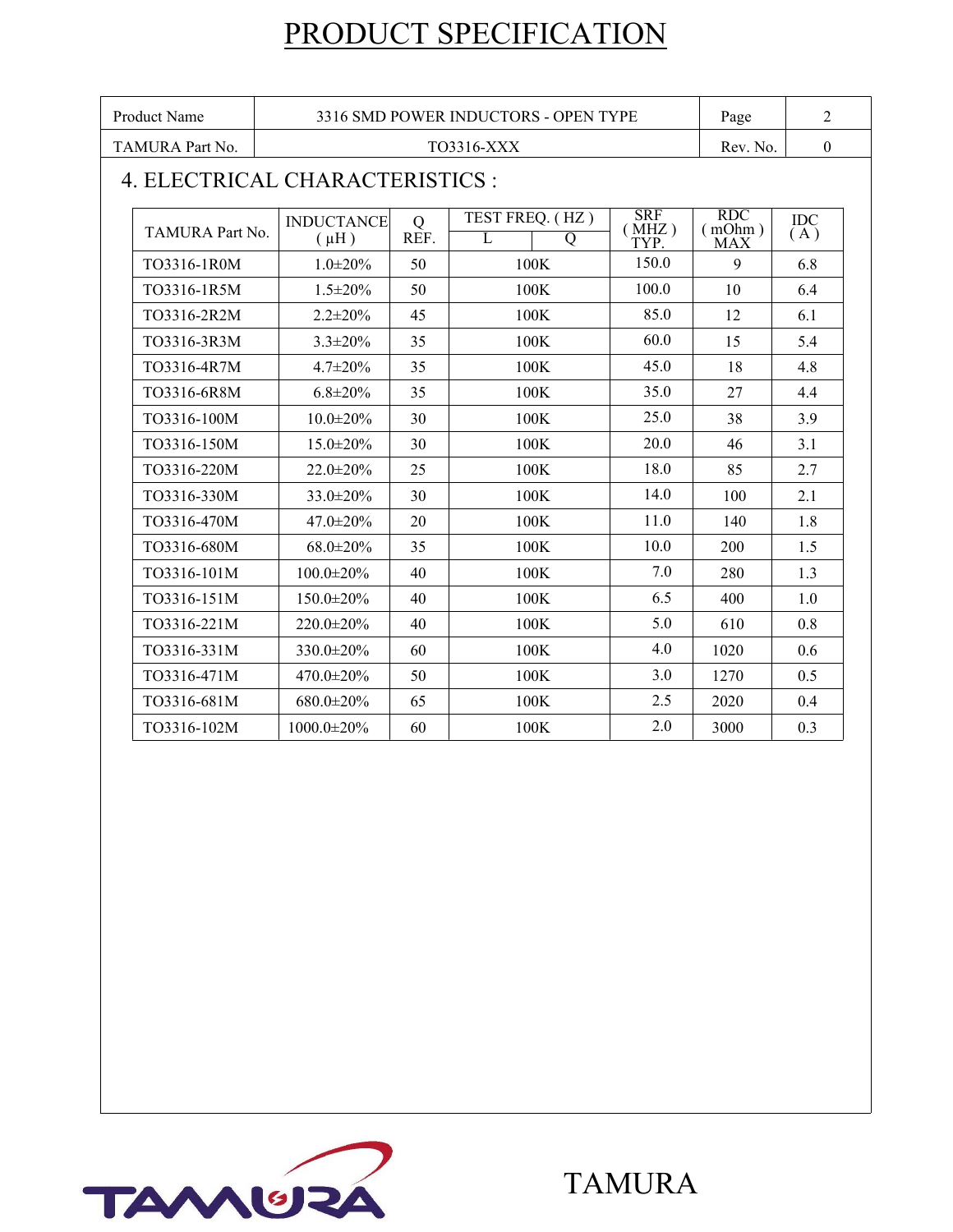



500

1000

 $13 - 24$ 

T03316

TAMURA

40 x 40 x 24

5.5

2000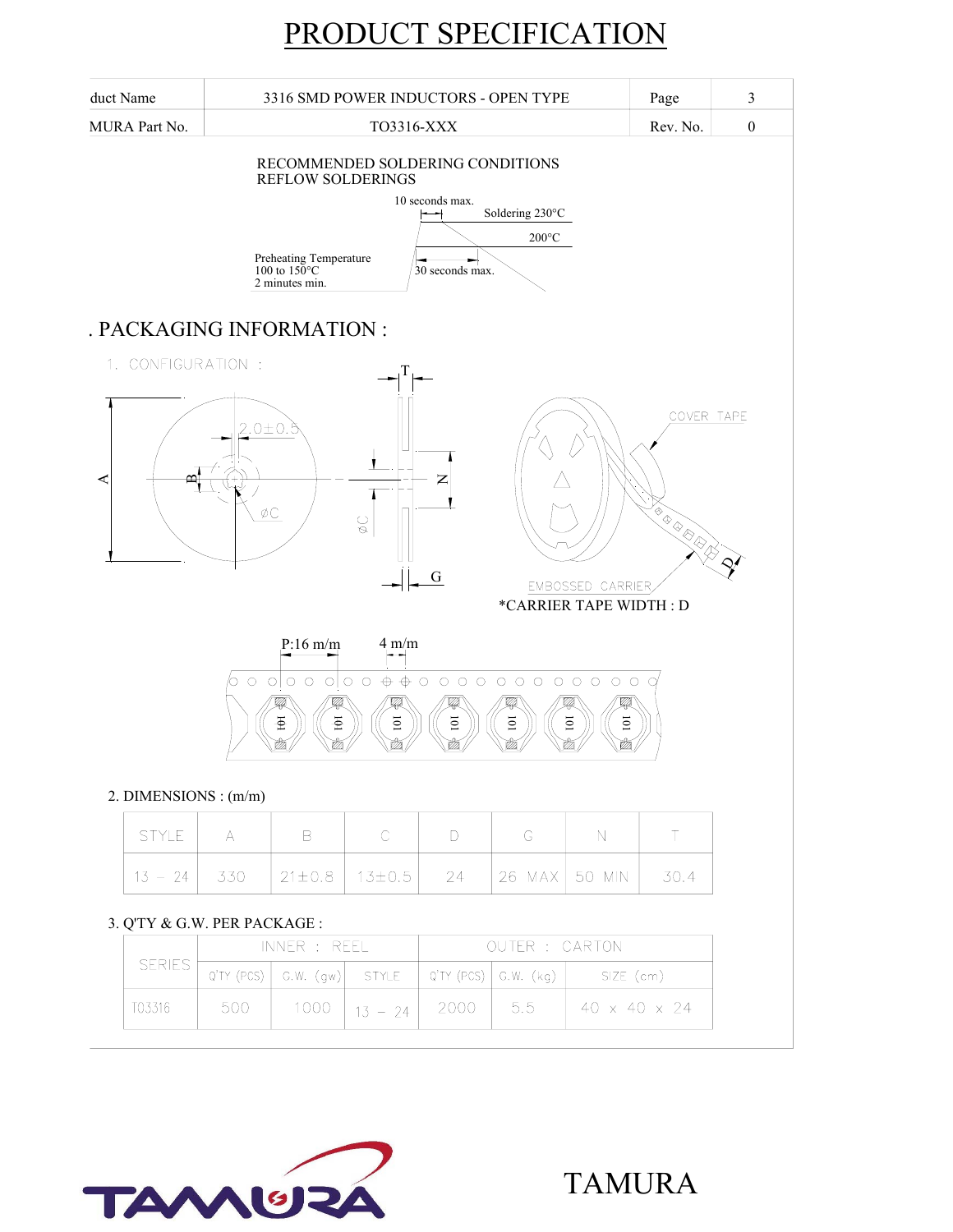